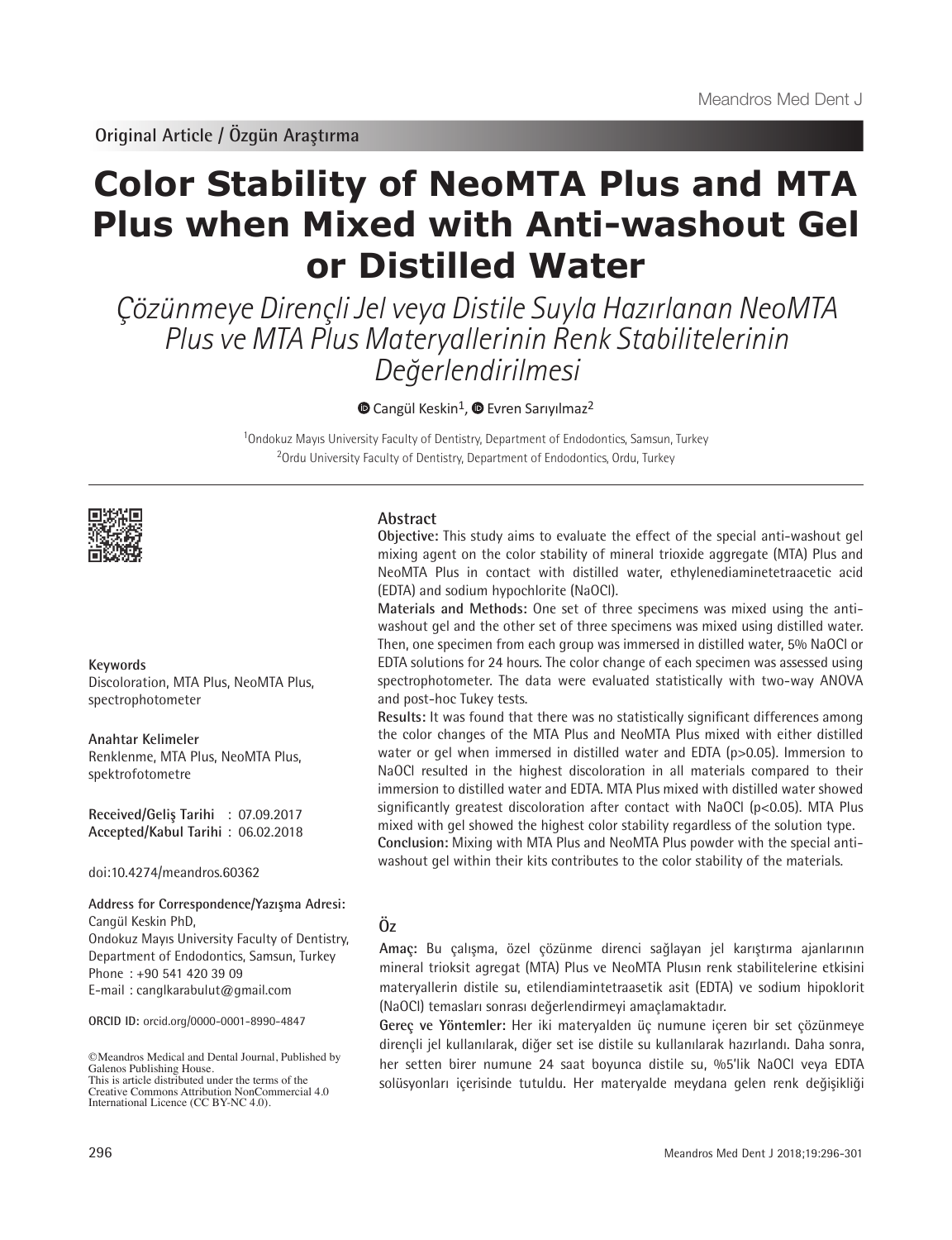spektrofotometre kullanılarak değerlendirildi. Veriler iki-yönlü ANOVA ve post-hoc Tukey testleri kullanılarak istatistiksel olarak değerlendirildi.

**Bulgular:** MTA Plus ve NeoMTA Plus materyalleri jelle veya distile suyla karıştırılıp hazırlandıklarında distile su ve EDTA ile temasları sonucu meydana gelen renk değişiklikleri arasında istatistiksel olarak anlamlı fark olmadığı bulundu (p>0,05). NaOCl da bekletilen örneklerin tamamında distile su ve EDTA içinde bekletilen örneklere kıyasla yüksek renklenme görüldü. Distile su ile hazırlanan MTA Plus, NaOCl ile temas sonrası en yüksek renk değişimini gösterdi (p<0,05). Jel ile karıştırılan MTA Plus bekletildiği solüsyon tipinden bağımsız olarak en yüksek renk stabilitesini gösterdi.

**Sonuç:** MTA Plus ve NeoMTA Plus tozlarının ürün kitlerindeki özel çözünme engelleyici jelle karıştırılmaları materyallerin renk stabilitelerine katkı sağlamaktadır.

## **Introduction**

Discoloration of dental structures following application of endodontic materials is an unpleasant matter that harms treatment quality and patient satisfaction. The exact mechanism behind the discoloration following endodontic procedures is not known, yet. Material penetrations into the dentinal tubules and reflection of discoloration through hard tissues have been indicated as the principal mechanisms of tooth discoloration over time (1,2). Therefore, material selection to be used in the aesthetic zone is crucial to prevent further discoloration.

Mineral trioxide aggregate (MTA) includes bismuth oxide and modified Portland cement (3). MTA has been utilized for many endodontic procedure including pulpotomy, pulp capping, perforation repair, apexification, (4) and revascularization procedures (5). Since previous case reports associated the use of grey MTA with coronal tooth discoloration (6,7), white MTA was developed (8). Nevertheless, discoloration within the mass of wProRoot MTA (9) and tooth discoloration has also been reported (10,11).

Bismuth oxide within the MTA and MTA-like materials' composition has been associated with tooth discoloration, which has led to the invention of different materials with similar compositions that will not induce discoloration. MTA Plus (Avalon Biomed Inc, Bradenton, FL, USA) is a cost-effective, tricalcium silicate-based MTA-like material developed for similar indications to MTA. MTA Plus has been reported to have smaller particle sizes when compared to MTA (12). The MTA Plus kit consists of MTA Plus powder and a gel, which provides washout resistance to the setting material. Recently, the manufacturer of MTA Plus marketed NeoMTA Plus for the aesthetically important areas by changing the bismuth oxide with tantalum oxide within its composition. NeoMTA is also mixed with MTA Plus gel within the kit.

Powders of MTA and MTA-like materials can also be mixed with distilled water and local anaesthetic agents due to the depletion of liquids/gels before powder. Manufacturer provides these materials with either water or gel for mixing (12). The aim of this study was to evaluate the effect of anti-washout gel on the color stability of MTA Plus and NeoMTA Plus in contact with different irrigation solutions.

## **Materials and Methods**

## **Specimen Preparation**

The study did not include any human or animal information, tissue or material. Thus, no ethical approval was required. Two groups of materials were used in this study as MTA Plus and NeoMTA Plus with each group containing 3 specimens. All materials were mixed homogeneously according to the manufacturers' instructions. One group was mixed using the anti-washout gel and the other group was mixed using distilled water. Cylindrical specimens, 5 mm in diameter and 2 mm high, were obtained by curing them in molds according to each material's setting time at 100% humidity and 37 °C. The specimens mixed with gel were incubated for 60 minutes, whereas specimens mixed with distilled water were incubated for 5 hours, as suggested by the manufacturer. Then, the setting of each specimen was controlled and the specimens were separated from the molds. One specimen from each group was immersed in the following three irrigation solutions for 24 hours: distilled water, 5% sodium hypochlorite (NaOCl) solution (Wizard, Ankara, Turkey) or 17%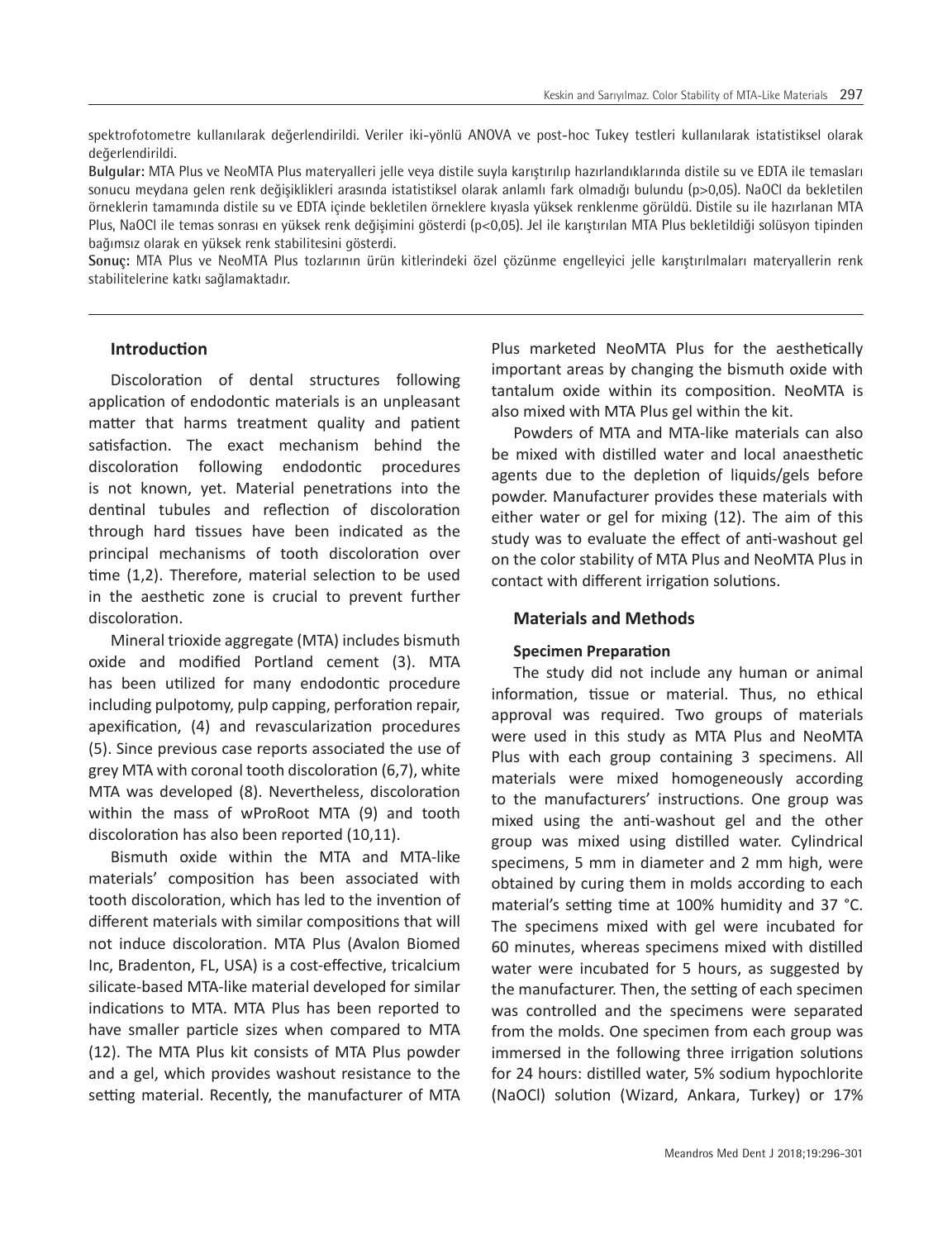ethylenediaminetetraacetic acid (EDTA) (Werax, Ankara, Turkey). After 24 hours of immersion, the specimens were dried and the colors of each were assessed before and after immersion. The study did not include any human. Thus, informed consent was not required.

#### **Spectrophotometric Analysis**

Spectrophotometer (VITA Easyshade® compact; VITA Zahnfabrik, Bad Sackingen, Germany) was utilized to calculate total color change under constant conditions (same laboratory light and the same operator). Prior to each measurement the device was calibrated. Each measurement was repeated three times and the mean value was calculated. The Commission Internationale de l'eclairage (CIE) system was utilized to calculate the differences in color.

The color differences of the samples were calculated by using the following formula:

 $\Delta E = [(\Delta L)^2 + (\Delta a)^2 + (\Delta b)^2]$  ½

ΔL represents the change in luminosity, Δa represents the change in red-green parameter and Δb represents the change in yellow-blue parameter. ΔE values, which were equal to or greater than 3.3 were accepted as clinically perceptible discoloration (13).

## **Statistical Analysis**

The data were evaluated with two-way ANOVA by using SPSS software (PASW Statistics 20.0; SPSS Inc, Chicago, IL, USA). The significant effects and interactions were further investigated with post-hoc Tukey test. The level of statistical significance was set at p<0.05.

#### **Results**

The mean values for changes in color of materials are presented in Table 1. Distilled water and EDTA caused clinically perceptible discoloration of the immersed materials apart from the MTA Plus mixed with distilled water. No statistically significant difference was detected regarding the type of mixing agent in the specimens immersed in either distilled water or EDTA (p*>*0.05).

All of the tested materials showed clinically perceptible discoloration when they were immersed in NaOCl solution. MTA Plus mixed with distilled water showed significantly greatest discoloration after contact with NaOCl (p*<*0.05). Mixing with distilled water significantly increased the ΔE value of MTA Plus and NeoMTA Plus compared to mixing with gel (p<0.05). MTA Plus mixed with gel showed the highest color stability regardless of the solution type.

### **Discussion**

The present study evaluated the effect of the mixing agents on the color stability of 2 novel calcium silicate-based materials, as MTA Plus and NeoMTA Plus in contact with different irrigation solutions. Irrigation is an indispensible phase of root canal disinfection and NaOCl has been a standard irrigant for disinfection procedures and cannot be eliminated from the

| solutions                     |                               |                               |                                |
|-------------------------------|-------------------------------|-------------------------------|--------------------------------|
|                               | <b>Distilled water</b>        | <b>EDTA (17%)</b>             | Sodium hypochlorite (5%)       |
| MTA Plus + distilled water    | $4.02 \pm 0.24$ <sup>Aa</sup> | $5.76 \pm 0.69$ <sup>Aa</sup> | $35.64 \pm 5.42$ <sup>Ba</sup> |
| MTA Plus $+$ gel              | $3.10 \pm 1.84$ <sup>Aa</sup> | $5.07 \pm 3.59$ <sup>Aa</sup> | $18.22 \pm 0.35^{Bb}$          |
| NeoMTA Plus + distilled water | $3.20 \pm 0.05$ <sup>Aa</sup> | $4.92 \pm 1.52$ <sup>Aa</sup> | $12.92 \pm 2.85$ <sup>BC</sup> |
| NeoMTA Plus + gel             | $1.87 \pm 0.69$ <sup>Aa</sup> | $1.93 \pm 0.78$ <sup>Aa</sup> | $6.91 \pm 2.89$ <sup>Bd</sup>  |

**Table 1. Mean and standard deviation values of materials' color changes (ΔE) after immersion of different irrigation** 

Different superscript lower letters in the same column show statistically significant difference (p<0.05). Different superscript capital letters in the same line show statistically significant difference (p<0.05)

EDTA: Ethylenediaminetetraacetic acid, MTA: Mineral trioxide aggregate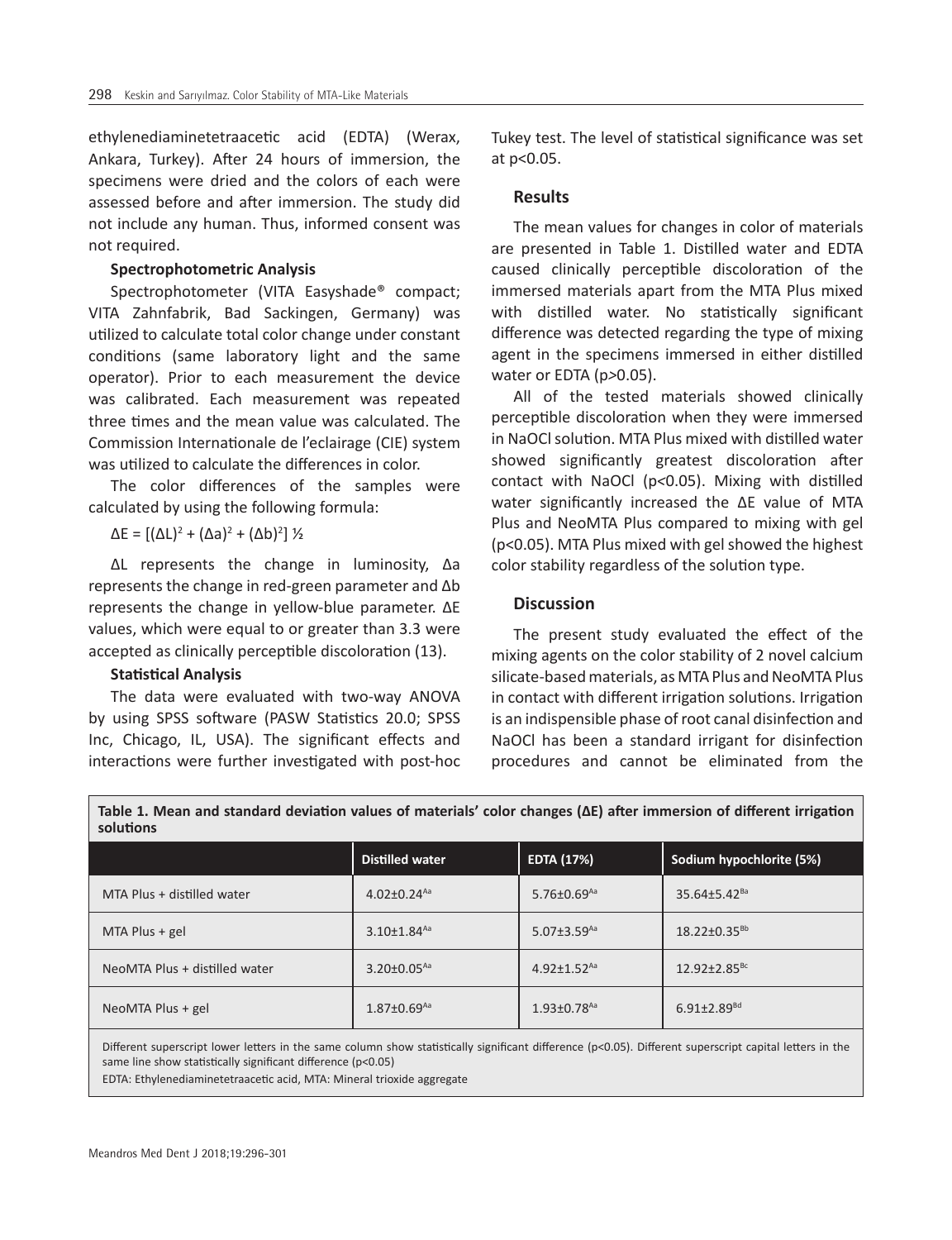treatment protocol. Avoidance of the contact of NaOCl and the applied material or the use of a material that will provide color stability in contact with NaOCl are precautions for possible discoloration. However, avoidance of contact with NaOCl does not seem realistic. In our study, set specimens were immersed in irrigation solutions for 24 hours. Since, NaOCl has been reported to crystallize and occlude dentinal tubules; it could not be completely eliminated from root canal system (14). Residual NaOCl within tubules might come into contact with chlorhexidine gluconate as well as with calcium silicate-based materials during regenerative endodontic applications or during the repair of resorption cavities and the management of perforations. Prolonged immersion into irrigation solutions are preferred to simulate this long contact duration of the solution and calcium silicate-based materials in the root canal system.

Visual inspection and the use of specific devices have been utilized for the measurement of color changes of dental materials. CIE system is an ISO acknowledged system for international standardization of color change measurement (15). Instrumental measurements of color change using the CIE system include the use of colorimeters and spectrophotometers. Visual spectrophotometry has been regarded as a gold standard technique (16). In the present study, spectrophotometric analysis was preferred due to the technique's sensitivity, instrument's objectivity and repeatability (13).

MTA Plus consists of bismuth oxide as radiopacifier, whereas NeoMTA Plus consists tantalum oxide. Contact of bismuth oxide with NaOCl has been reported to result in discoloration of the material (17,18). Bismuth oxide discolors via two mechanisms depending on the environmental conditions. In the absence of oxygen, bismuth oxide has been reported to dissociate into metallic bismuth and oxygen when exposed to light (19,20). However, previous studies have reported that bismuth oxide also discolors due to overoxidation as a result of their contact with NaOCl (16). Due to the oxidation process, the oxygen from bismuth oxide becomes unstable and reacts with the carbon dioxide in the air. This reaction produces bismuth carbonate, which is sensitive to light and lead discoloration

(21). A previous study evaluated the color stability of MTA Plus and NeoMTA Plus in contact with NaOCl and distilled water. Authors reported that MTA Plus discolored following contact with NaOCl and NeoMTA Plus exhibited color stability (22). In the present study contact of NaOCl and MTA Plus mixed either with distilled water and gel resulted in significantly greater discoloration than the contact of NaOCl and NeoMTA Plus. The findings of the present study were in accordance with the results of that study, since MTA Plus mixed with gel induced significant discoloration compared to NeoMTA Plus mixed with the same agent (17). The presence of bismuth oxide within MTA Plus powder could contribute to the higher ΔE values of the material compared to NeoMTA Plus, which replaced bismuth oxide with zirconium oxide.

In the present study, contact with distilled water or EDTA did not significantly increase ΔE values of the materials irrespective of the mixing agents. Only the contact of EDTA with NeoMTA Plus mixed with gel did not resulted in clinically perceptible discoloration of the material, whereas contact of EDTA with the other materials exceeded 3.3 ΔE threshold values. However, the differences were not statistically significant.

In the present study, contact with NaOCl and MTA Plus mixed with distilled water led to significantly greater discoloration than MTA Plus mixed with the gel. MTA Plus has been reported to have a finer particle size than the ProRoot MTA, which is further associated with higher ion release, porosity, solubility, and water sorption when compared to the ProRoot MTA (12,23). These properties enhance the ability of the MTA Plus to release calcium and prolong the bioactivity of the material (23). However, certain physical properties, such as the increased porosity, fluid uptake, and sorption values, were also correlated with bloodinduced discoloration in a recent study (24). In this study, the staining agents, such as blood, which could be absorbed by the material's surface, were not used. Direct comparison could not be made because no other study has evaluated the effect of mixing agent on the color stability of MTA Plus or NeoMTA Plus. Distilled water, which was used as a mixing agent for materials might contribute increased discoloration via structural surface changes. The fluid uptake ability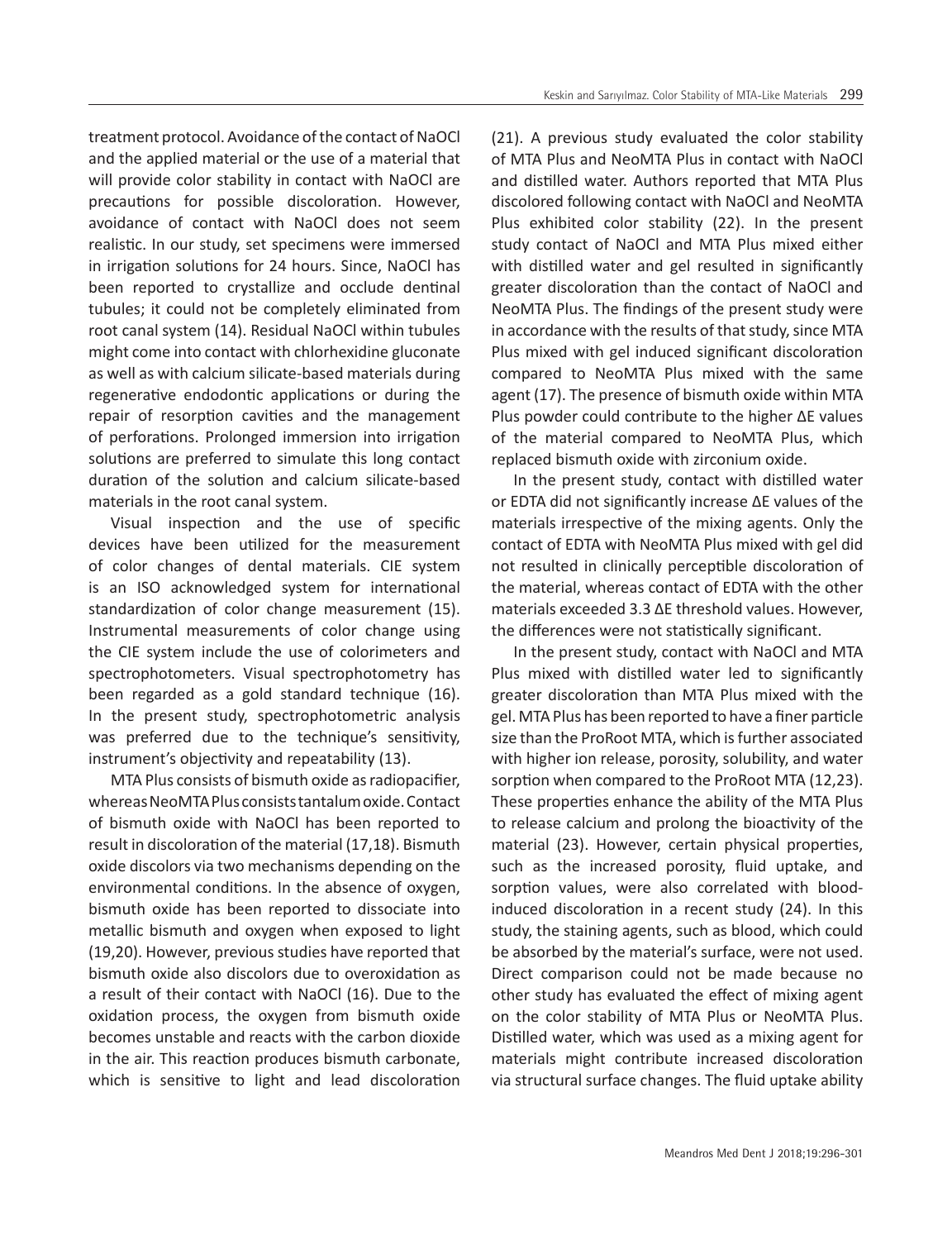and surface porosity of the MTA Plus and NeoMTA Plus might increase when mixed with distilled water instead of the gel and lead to discoloration after contact with NaOCl.

Previous literature suggests the application of a double layer dentin bonding material on the access cavity or treatment with internal bleaching to prevent discoloration caused by calcium silicate-based materials (25,26).

## **Conclusions**

Within the limitations of this study, mixing with distilled water negatively affects the color stability of MTA Plus and NeoMTA Plus materials in contact with NaOCl. Anti-washout gel also contributed to the color stability of the materials.

#### **Ethics**

**Ethical Committee Approval:** The study did not include any human or animal information, tissue or material. Thus, no ethical approval was required.

**Informed Consent:** The study did not include any human. Thus, informed consent was not required.

**Peer-review:** Externally peer-reviewed.

#### **Authorship Contributions**

Concept: C.K., E.S., Design: C.K., E.S., Data Collection or Processing: E.S., Analysis or Interpretation: C.K., Literature Search: C.K., Writing: C.K., E.S.

**Conflict of Interest:** The authors declare that they have no conflict of interest.

**Financial Disclosure:** The authors declare that they have no financial interests.

#### **References**

- 1. Van der Burgt T, Mullaney T, Plasschaert A. Tooth discoloration induced by endodontic sealers. Oral Surg Oral Med Oral Pathol 1986; 61: 84-9.
- 2. Davis MC, Walton RE, Rivera EM. Sealer distribution in coronal dentin. J Endod 2002; 28: 464-6.
- 3. Torabinejad M, White DJ. Tooth filling material and method of use. In.: Google Patents; 1995.
- 4. Torabinejad M, Chivian N. Clinical applications of mineral trioxide aggregate. J Endod 1999; 25: 197-205.
- 5. Chen MH, Chen KL, Chen CA, Tayebaty F, Rosenberg P, Lin L. Responses of immature permanent teeth with infected necrotic

pulp tissue and apical periodontitis/abscess to revascularization procedures. Int Endod J 2012; 45: 294-305.

- 6. Antunes Bortoluzzi E, Sivieri Araújo G, Maria Guerreiro Tanomaru J, Tanomaru-Filho M. Marginal gingiva discoloration by gray MTA: a case report. J Endod 2007; 33: 325-7.
- 7. Karabucak B, Li D, Lim J, Iqbal M. Vital pulp therapy with mineral trioxide aggregate. Dent Traumatol 2005;21:240-3.
- 8. Glickman GN, Koch KA. 21st-century endodontics. JADA 2000; 131: 39-46.
- 9. Watts JD, Holt DM, Beeson TJ, Kirkpatrick TC, Rutledge RE. Effects of pH and mixing agents on the temporal setting of toothcolored and gray mineral trioxide aggregate. J Endod 2007; 33: 970-3.
- 10. Jacobovitz M, De Lima R. Treatment of inflammatory internal root resorption with mineral trioxide aggregate: a case report. Int Endod J 2008; 41: 905-12.
- 11. Jacobovitz M, De Pontes Lima RK. The use of calcium hydroxide and mineral trioxide aggregate on apexification of a replanted tooth: a case report. Dent Traumatol 2009; 25: 32-6.
- 12. Camilleri J, Formosa L, Damidot D. The setting characteristics of MTA Plus in different environmental conditions. Int Endod J 2013; 46: 831-40.
- 13. Khokhar Z, Razzoog M, Yaman P. Color stability of restorative resins. Quintessence Int 1991; 22-5.
- 14. Gutiérrez JH, Guzmán M. Tooth discoloration in endodontic procedures. Oral Surg Oral Med Oral Pathol 1968; 26: 706-11.
- 15. Ioannidis K, Mistakidis I, Beltes P, Karagiannis V. Spectrophotometric analysis of coronal discolouration induced by grey and white MTA. Int Endod J 2013; 46: 137-44.
- 16. Sproull RC. Color matching in dentistry. Part II. Practical applications of the organization of color. J Prost Dent 1973; 29: 556-66.
- 17. Camilleri J. Color stability of white mineral trioxide aggregate in contact with hypochlorite solution. J Endod 2014; 40: 436-40.
- 18. Keskin C, Demiryurek EO, Ozyurek T. Color stabilities of calcium silicate–based materials in contact with different irrigation solutions. J Endod 2015; 41: 409-11.
- 19. Felman D, Parashos P. Coronal tooth discoloration and white mineral trioxide aggregate. J Endod 2013; 39: 484-7.
- 20. Vallés M, Mercadé M, Duran-Sindreu F, Bourdelande JL, Roig M. Influence of light and oxygen on the color stability of five calcium silicate–based materials. J Endod 2013; 39: 525-8.
- 21. Kang SH, Shin YS, Lee HS, Kim SO, Shin Y, Jung IY, et al. Color changes of teeth after treatment with various mineral trioxide aggregate–based materials: an ex vivo study. J Endod 2015; 41: 737-41.
- 22. Camilleri J. Staining potential of Neo MTA Plus, MTA Plus, and Biodentine used for pulpotomy procedures. J Endod 2015; 41: 1139-45.